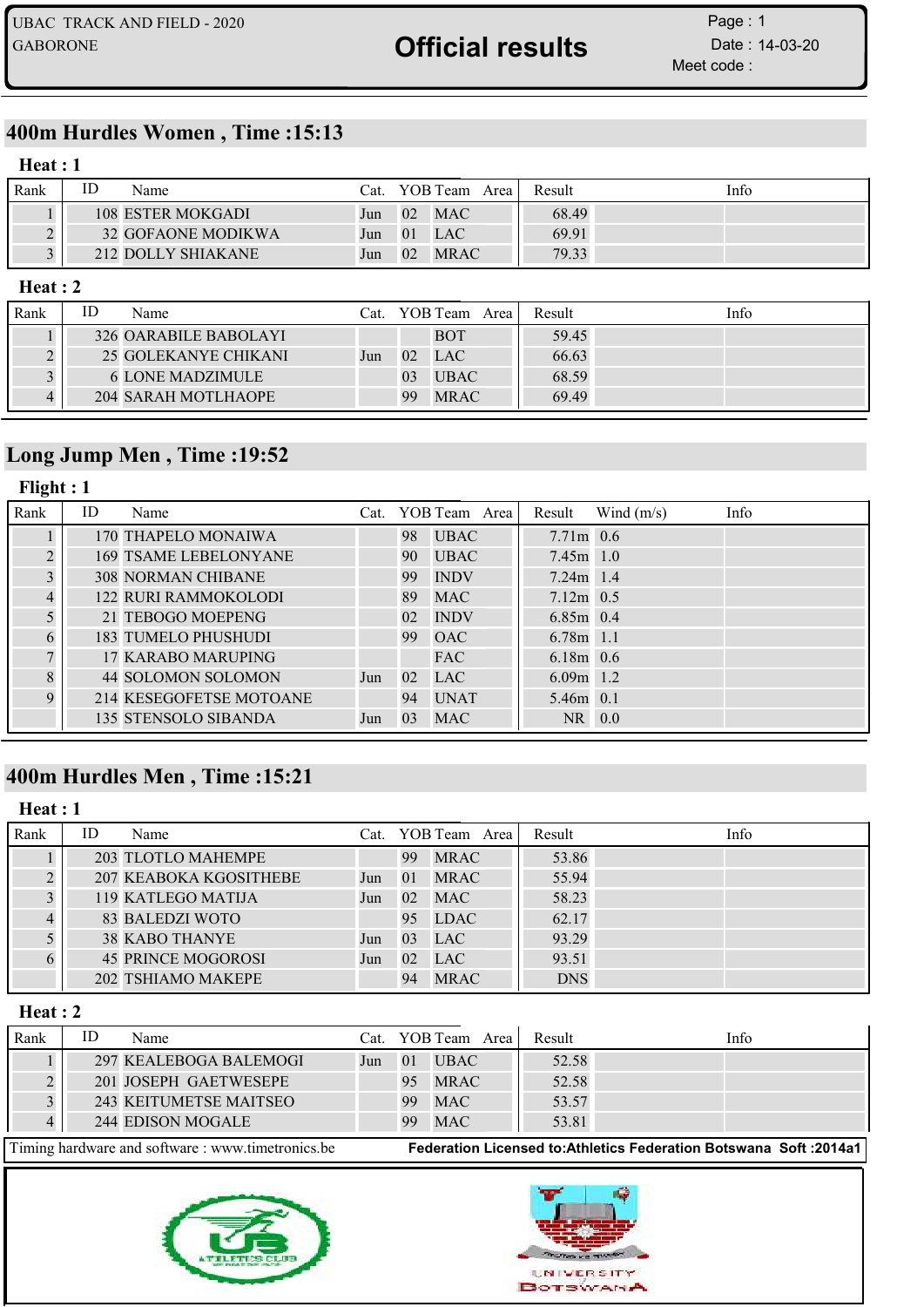| UBAC TRACK AND FIELD - 2020<br><b>GABORONE</b> | <b>Official results</b>        |            | Page: $2$<br>Date: 14-03-20<br>Meet code: |  |
|------------------------------------------------|--------------------------------|------------|-------------------------------------------|--|
| 99 OOKEDITSE SHADRECK                          | <b>LDAC</b><br>00 <sup>1</sup> | <b>DNS</b> |                                           |  |
| 239 KEMORENA TISANG                            | <b>BOT</b><br>95               | <b>DIS</b> |                                           |  |
| 126 FRECKY TSHOTLEGO                           | <b>MAC</b>                     | <b>DNS</b> |                                           |  |

## 100 meter Women , Time :15:39

#### Heat : 1, Wind : 0.3

| Rank | ID | Name                         |          |                 | Cat. YOB Team Area | Result | Info |
|------|----|------------------------------|----------|-----------------|--------------------|--------|------|
|      |    | <b>80 OARABILE TSHOSA</b>    | Jun      | 01              | <b>LDAC</b>        | 12.27  |      |
|      |    | 1 BOGADI DIPHOLO             |          | 00 <sup>1</sup> | <b>UBAC</b>        | 12.83  |      |
|      |    | <b>49 CATHRINE LESOKWANE</b> | Jun      | 02 <sup>2</sup> | <b>LAC</b>         | 13.00  |      |
|      |    | 43 SETHUNYA MAJAMA           | Youth 06 |                 | <b>LAC</b>         | 13.10  |      |
|      |    | 286 KESEGO MAPOGO            | Jun      | 02              | <b>JAC</b>         | 13.40  |      |
|      |    | 351 TSHEPANG MANYEKA         |          |                 | <b>LDC</b>         | 13.51  |      |
|      |    | 343 LUCIA TLHOMELANG         | Youth    |                 | <b>JAC</b>         | 14.91  |      |

## Heat : 2 , Wind : -0.6

| Rank | ID | Name                   |          |    | Cat. YOB Team Area | Result | Info |
|------|----|------------------------|----------|----|--------------------|--------|------|
|      |    | 110 WINNIE SAREFO      | Jun      | 03 | <b>MAC</b>         | 12.52  |      |
|      |    | 285 SETSILE KEYI       |          |    | Youth 04 JAC       | 13.45  |      |
|      |    | 211 MICHELLE MOKONE    | Youth 06 |    | <b>MRAC</b>        | 13.50  |      |
|      |    | 317 AME MOLOKWANE      | Jun      |    | <b>FVM</b>         | 13.79  |      |
|      |    | 344 LOUISA SADI KOKORO | Youth 02 |    | <b>UBAC</b>        | 14.26  |      |

## 100 meter Men , Time :16:16

## Heat : 1, Wind : -0.2

| Rank | ID | Name                       |                 | Cat. YOB Team Area | Result     | Info |
|------|----|----------------------------|-----------------|--------------------|------------|------|
|      |    | <b>10 ZABORONE MACHARA</b> | 00 <sup>1</sup> | <b>FAC</b>         | 10.67      |      |
|      |    | 301 BOYCE MOGAPI           | 00 <sup>°</sup> | <b>UBAC</b>        | 10.87      |      |
|      |    | 179 TOM TAOLO SEKATE       | 96              | <b>UBAC</b>        | 11.00      |      |
|      |    | <b>5 FANUEL KENOSI</b>     | 88              | <b>UBAC</b>        | 11.21      |      |
|      |    | 98 THUTO MASASA            | 00 <sup>°</sup> | <b>LDAC</b>        | <b>DIS</b> |      |
|      |    | <b>81 KARABO MOTHIBI</b>   | 96              | <b>LDAC</b>        | <b>DIS</b> |      |
|      |    | 176 KOORAPETSE LESOTLHO    | 95              | <b>UBAC</b>        | <b>DIS</b> |      |

#### Heat : 2, Wind : -0.8

| Rank | ID | Name                      | Cat. YOB Team Area |             | Result | Info       |  |
|------|----|---------------------------|--------------------|-------------|--------|------------|--|
|      |    | 128 YATEA KAMBEPERA       | 90                 | <b>MAC</b>  |        | 10.55      |  |
|      |    | 11 AMON KUSEKWA           | 98                 | <b>FAC</b>  |        | 10.59      |  |
|      |    | <b>296 MICHEL HOCKER</b>  | 00 <sup>1</sup>    | <b>UBAC</b> |        | 10.86      |  |
|      |    | 186 MORONGWA MOLEELE      | 87                 | <b>UBAC</b> |        | 11.03      |  |
|      |    | 2 REBEILWE THWANYANE      | 93                 | <b>UBAC</b> |        | <b>DIS</b> |  |
|      |    | <b>68 MONAMETSI DIANE</b> | 98                 | <b>UBAC</b> |        | <b>DIS</b> |  |

#### Heat : 3 , Wind : -0.6

| Rank | ΙU | Name                     | Cat. |    | YOB Team | Area | Result | Info |
|------|----|--------------------------|------|----|----------|------|--------|------|
|      |    | <b>26 LETSILE TEBOGO</b> | Jun  | 03 | LAC      |      | 10.49  |      |
|      |    | 27 JASON MANDOZE         | Jun  | 02 | LAC      |      | 10.60  |      |



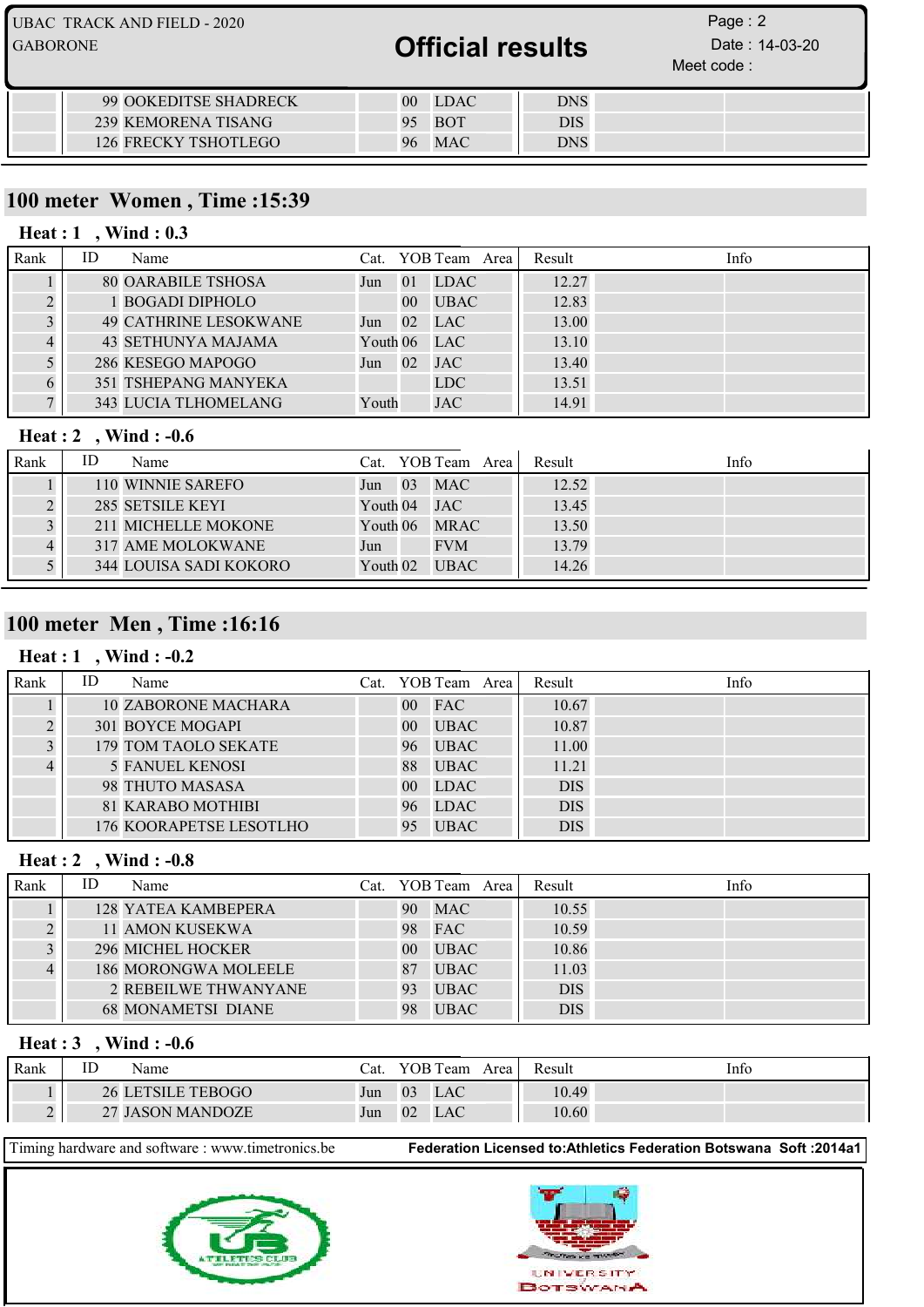UBAC TRACK AND FIELD - 2020 GABORONE **CABORONE CABORONE CABORONE CABORONE CABORONE CABORONE CABORONE** Meet code : Page: 3

| 269 OSEGO JAMESON   | Jun | $\overline{01}$ | JAC         | 10.97      |  |
|---------------------|-----|-----------------|-------------|------------|--|
| 270 TSHOTLHE KODISA | Jun | $\sqrt{02}$     | <b>JAC</b>  | 11.20      |  |
| 167 PATLO SERETSE   | Jun |                 | <b>UBAC</b> | 11.92      |  |
| 339 LOISO ZIKHALE   | Jun | $\overline{0}$  | <b>UBAC</b> | <b>DIS</b> |  |

#### Heat : 4 , Wind : 1.3

| Rank | ID | Name                         |     |                 | Cat. YOB Team Area |  | Result     | Info |
|------|----|------------------------------|-----|-----------------|--------------------|--|------------|------|
|      |    | 193 POLOKO MHALADI           |     | 93              | <b>BDF</b>         |  | 10.73      |      |
|      |    | <b>245 OBAKENG MOTHIBEDI</b> |     | 95              | <b>INDV</b>        |  | 10.92      |      |
|      |    | 101 OFILWE RAMPADI           |     | 95              | <b>LDAC</b>        |  | 10.97      |      |
|      |    | <b>268 KGOTSO TLHOLWE</b>    | Jun | 04              | <b>JAC</b>         |  | 11.29      |      |
|      |    | 198 EDWARD GAOTLHOBOGWE      |     | 93              | <b>BDF</b>         |  | 11.79      |      |
|      |    | 215 TEFO THELO               |     | 92              | <b>UNAT</b>        |  | 11.95      |      |
|      |    | <b>22 TINOTENDA RUSERE</b>   |     | 00 <sup>°</sup> | <b>UBAC</b>        |  | <b>DIS</b> |      |
|      |    | 174 OFENTSE JELE             |     | 84              | <b>UBAC</b>        |  | <b>DIS</b> |      |

#### Heat : 5 , Wind : -2.1

| Rank | ID | Name                     |        | Cat. YOB Team Area | Result | Info |
|------|----|--------------------------|--------|--------------------|--------|------|
|      |    | 200 MOMPOLOKI TAKA       | 96     | <b>BDF</b>         | 11.22  |      |
|      |    | 298 ATANG GAOBOLAE       | 98     | <b>UBAC</b>        | 11.38  |      |
|      |    | 178 MOAGI KOLOI          | 89     | <b>UBAC</b>        | 11.72  |      |
|      |    | 205 GODWIN GABANAGAE     | $00\,$ | <b>MRAC</b>        | 11.80  |      |
|      |    | 223 OMAATLA MONOMANA     | 95     | <b>UNAT</b>        | 11.95  |      |
|      |    | <b>156 MOABI KEAITSE</b> | 95     | <b>NEW</b>         | 12.24  |      |
|      |    | 220 KELOTLHOKO KEABETSWE | 94     | <b>UNAT</b>        | 12.32  |      |

### Heat : 6 , Wind : -0.2

| Rank | ID | Name                         |     |                 | Cat. YOB Team Area | Result | Info |
|------|----|------------------------------|-----|-----------------|--------------------|--------|------|
|      |    | 8 THUTO MOKOKE               |     | 93              | <b>UBAC</b>        | 11.01  |      |
|      |    | <b>311 KEOLEBILE KAPO</b>    |     |                 | <b>FVM</b>         | 11.34  |      |
|      |    | 28 TEFO SHAQUILL BOSUPENG    | Jun | 01              | LAC                | 11.35  |      |
|      |    | <b>309 KATLEGO RAPHUTSHI</b> |     | 00 <sup>°</sup> | <b>UBAC</b>        | 11.44  |      |
|      |    | <b>153 JEFFREY MOSEKI</b>    |     |                 | 96 NEW             | 11.87  |      |
|      |    | 89 TEBOGO MADUMATSE          |     | 99              | <b>LDAC</b>        | 12.30  |      |
|      |    | <b>154 EZEKIEL SHAPIRO</b>   |     |                 | 96 NEW             | 13.12  |      |

### Heat : 7 , Wind : -1.2

| Rank | ID | Name                            |          |                  | Cat. YOB Team Area | Result | Info |
|------|----|---------------------------------|----------|------------------|--------------------|--------|------|
|      |    | 272 GODIRAONE LOBATLAMANG       | Jun      | $\sim 03$        | JAC                | 11.19  |      |
|      |    | 41 ALLISON KENOSI               | Jun      | 02               | <b>LAC</b>         | 11.19  |      |
|      |    | 280 COLLEN KEBINATSHIPI         | Jun $04$ |                  | <b>JAC</b>         | 11.29  |      |
|      |    | <b>348 ARON OOKEDITSE JERRY</b> | Jun      | $\Box$ 05 $\Box$ | <b>UBAC</b>        | 11.81  |      |
|      |    | 288 NIJEL RADITLADI             | Youth 04 |                  | <b>JAC</b>         | 12.76  |      |

#### Heat : 8 , Wind : -0.7

| Rank | ID | Name                           |          |             | Cat. YOB Team Area | Result | Info |
|------|----|--------------------------------|----------|-------------|--------------------|--------|------|
|      |    | 127 GAIN MODISAEMANG           | Jun      | 02          | <b>MAC</b>         | 11.24  |      |
|      |    | <b>4 MARTIN KOTE</b>           | Jun      | 01          | <b>UBAC</b>        | 11.41  |      |
|      |    | 53 MOSES TSHEGOFATSO BONAN Jun |          | $\sqrt{03}$ | <b>LAC</b>         | 11.47  |      |
|      |    | 314 BOAGO MABULANE             | Jun      |             | <b>FVM</b>         | 11.66  |      |
|      |    | 74 THOBO DUKE                  | Youth 03 |             | <b>JAC</b>         | 11.76  |      |



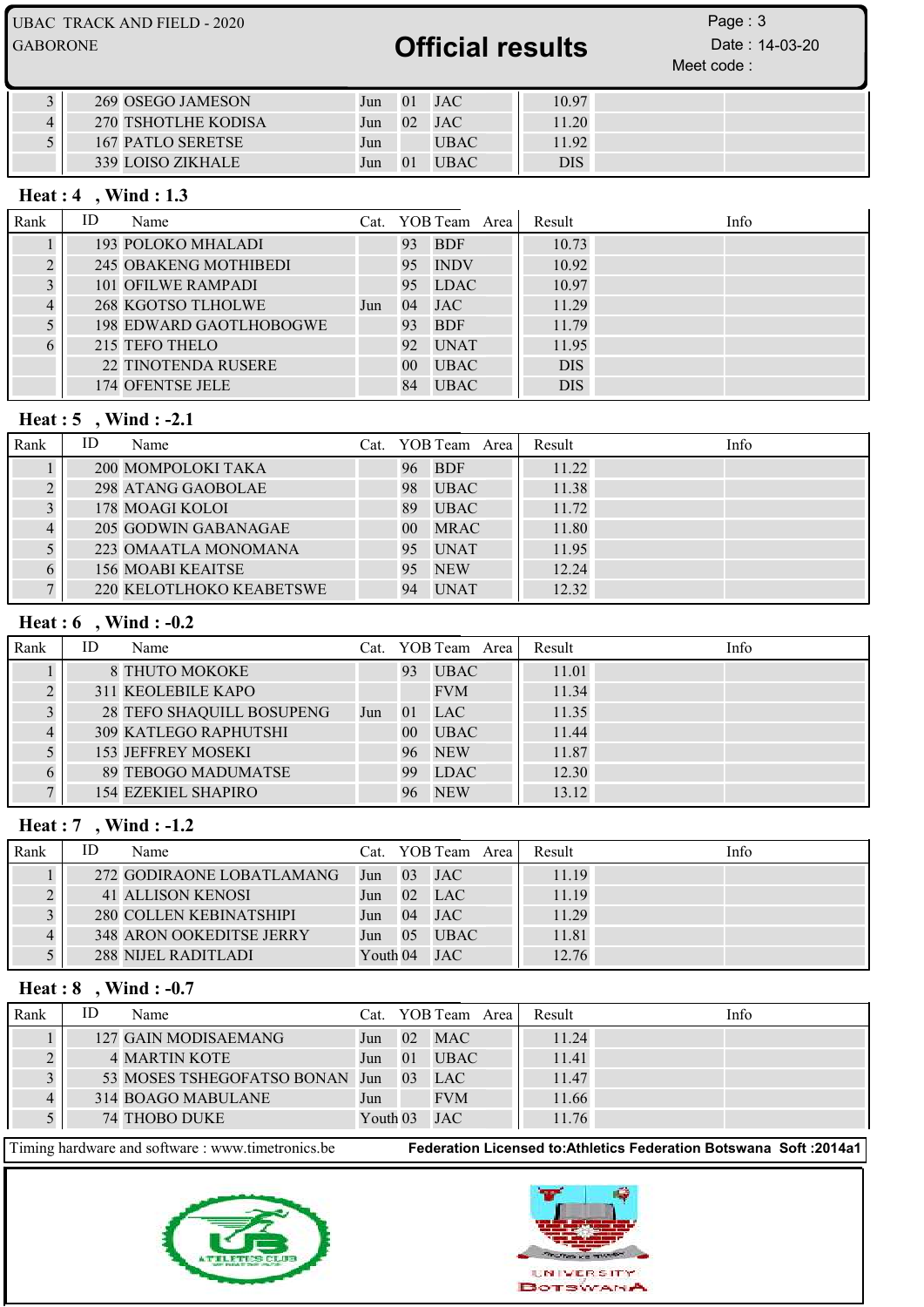| <b>GABORONE</b> | UBAC TRACK AND FIELD - 2020 |     | <b>Official results</b> |       | Page: $4$<br>Date : 14-03-20<br>Meet code: |
|-----------------|-----------------------------|-----|-------------------------|-------|--------------------------------------------|
|                 | <b>48 KABO NTELEBA</b>      | Jun | <b>LAC</b><br>$\Omega$  | 12.25 |                                            |

### 400 meter Women , Time :16:46

#### Rank ID Name Cat. YOB Team Area Result Info Heat : 1 1 242 AMANTLE MONTSHO NKAPE 83 BOT 51.22 2 234 ORATILE NOWE 00 BOT 53.22 3 325 LOUNGO MATLHAKU BOT 54.37 4 107 ALICIA XWETA Jun 02 MAC 56.61 5 106 GAALAPE SENYAMA Jun 01 MAC 57.25 6 175 YVONNE THOMAS 96 INDV 60.49 7 124 NALEDI LOPANG 00 MAC 60.69 338 TSAONE SEBELE 93 BOT DNF

#### Heat : 2

| Rank | ID | Name                       |     |                | Cat. YOB Team Area | Result | Info |  |
|------|----|----------------------------|-----|----------------|--------------------|--------|------|--|
|      |    | 231 PRECIOUS RASEANTLO     | Jun | 02             | <b>MSSS</b>        | 58.25  |      |  |
|      |    | 25 GOLEKANYE CHIKANI       | Jun | 02             | <b>LAC</b>         | 58.32  |      |  |
|      |    | 277 KEMISO TLOTLENG        | Jun | 0 <sup>3</sup> | <b>JAC</b>         | 60.37  |      |  |
|      |    | <b>34 WARONA THONISANI</b> | Jun | 05             | <b>LAC</b>         | 60.59  |      |  |
|      |    | 228 KEFILWE PULE           | Jun | 04             | <b>MSSS</b>        | 67.62  |      |  |

#### Heat : 3

| Rank | ID | Name                              |          |                 | Cat. YOB Team Area | Result | Info |
|------|----|-----------------------------------|----------|-----------------|--------------------|--------|------|
|      |    | 30 PHEMO BEAUTY RAMOSESANE Jun 01 |          |                 | LAC                | 60.66  |      |
|      |    | 276 PAULINE DIKOLE                | Jun      | 02 <sub>z</sub> | JAC                | 62.48  |      |
|      |    | 347 CHENDZIMU RAMAOTWANA          | Jun      | 02 <sup>2</sup> | <b>MAC</b>         | 64.30  |      |
|      |    | 316 THABISO TABANE                | Jun      |                 | <b>FVM</b>         | 67.04  |      |
|      |    | 341 BOIKOKOBETSO MORWANE          | Youth 06 |                 | JAC                | 69.01  |      |

#### Heat : 4

| Rank | ID | Name                         | Cat. |                 | YOB Team Area I | Result     | Info |
|------|----|------------------------------|------|-----------------|-----------------|------------|------|
|      |    | <b>134 OBAKENG KAMBERUKA</b> | Jun  | 03 <sup>°</sup> | <b>MAC</b>      | 57.06      |      |
|      |    | 275 DORCUS MOKITANE          | Jun  | 02              | <b>JAC</b>      | 58.97      |      |
|      |    | 230 RITAH JACK               | Jun  | 03              | <b>MSSS</b>     | 62.11      |      |
|      |    | 50 BATISANI KENNEKAE         | Jun  | 01              | <b>LAC</b>      | <b>DNF</b> |      |

#### Heat : 5

| Rank | ΙD<br>Name          | Cat. YOB Team Area | Result | Info |
|------|---------------------|--------------------|--------|------|
|      | 221 GAOLATLHE MPOFU | <b>UNAT</b><br>92  | 64.13  |      |
| 2    | 87 LESEGO BENJAMIN  | <b>LDAC</b><br>92  | 65.84  |      |
|      | 216 FLORANCE POANE  | <b>UNAT</b><br>97  | 66.45  |      |
|      | 213 MYEYES DITIRWA  | <b>UNAT</b><br>92  | 68.61  |      |
|      | 151 ATANG MONARENG  | <b>NEW</b><br>01   | 70.29  |      |

## Discus Women , Time :20:03

| Timing hardware and software : www.timetronics.be | Federation Licensed to: Athletics Federation Botswana Soft: 2014a1 |
|---------------------------------------------------|--------------------------------------------------------------------|
|                                                   | UNIVERSITY<br><b>BOTSWANA</b>                                      |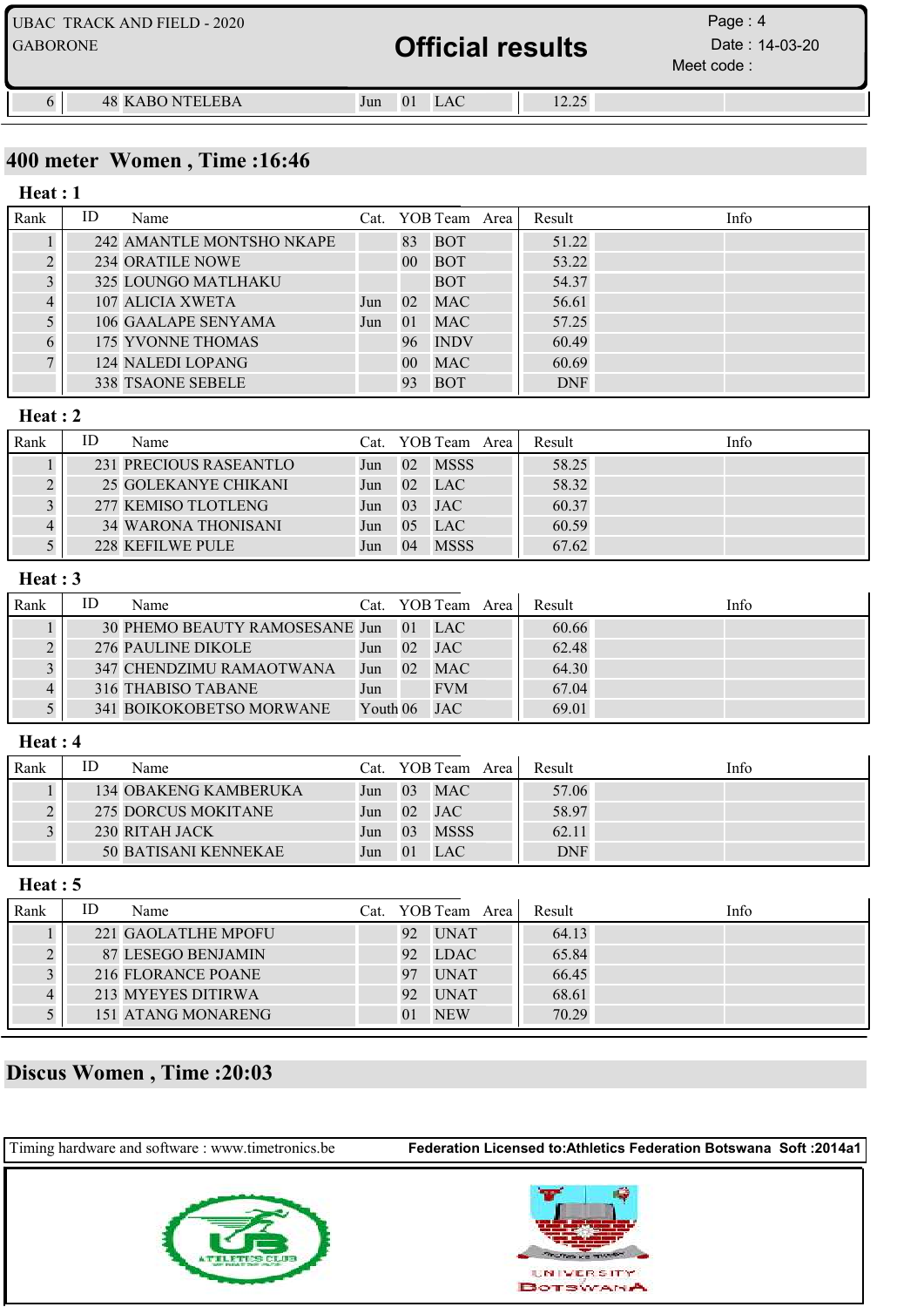Meet code : Page: 5

#### Flight : 1

| Rank | ID | Name                          |    | Cat. YOB Team Area I | Result | Info |
|------|----|-------------------------------|----|----------------------|--------|------|
|      |    | 336 TEBOGO PHOMOLO TAPOLOGO   |    | <b>INDV</b>          | 32.43m |      |
|      |    | <b>334 AMBROSE KELEBOGILE</b> | 92 | <b>LDAC</b>          | 28.46m |      |
|      |    | <b>337 LINDA LEBAKENG</b>     | 98 | <b>UBAC</b>          | 25.57m |      |
|      |    | <b>335 FREDAH TSHIRELESTO</b> | 98 | <b>UBAC</b>          | 25.00m |      |
|      |    | 326 OARABILE BABOLAYI         |    | <b>BOT</b>           | 19.55m |      |

## 400 meter Men , Time :17:39

#### Heat : 1

| Rank | ID | Name                       |    | Cat. YOB Team Area | Result | Info |
|------|----|----------------------------|----|--------------------|--------|------|
|      |    | 241 ZIBANE NGOZI           | 92 | <b>BOT</b>         | 46.25  |      |
|      |    | 90 SHABANE KABELO          | 92 | LDAC               | 46.97  |      |
|      |    | <b>79 PAKO SERIBE</b>      | 91 | LDAC               | 47.38  |      |
|      |    | 181 CLIFFTON MESHACK       | 96 | <b>UBAC</b>        | 47.63  |      |
|      |    | <b>13 OFFENTSE MOETI</b>   | 96 | <b>FAC</b>         | 48.91  |      |
|      |    | <b>123 DARLEY MPOFU</b>    | 93 | <b>MAC</b>         | 49.06  |      |
|      |    | <b>88 DONALD GAOBODIWE</b> | 88 | LDAC               | 51.44  |      |

#### Heat : 2

| Rank | ID | Name                    |     | Cat. YOB Team Area | Result | Info |
|------|----|-------------------------|-----|--------------------|--------|------|
|      |    | 235 BOITUMELO MASILO    | 95  | <b>BOT</b>         | 45.64  |      |
|      |    | 321 ISAAC MAKWALA       |     | <b>BOT</b>         | 46.14  |      |
|      |    | <b>132 BAYAPO NDORI</b> | 99  | <b>MAC</b>         | 46.76  |      |
|      |    | 14 OMPHEMETSE PAKO POO  | 97  | <b>FAC</b>         | 47.45  |      |
|      |    | 267 OREEDITSE MASEDE    | 02. | <b>JAC</b>         | 49.13  |      |
|      |    | 225 RAYMOND LETLHARE    | 93  | <b>UNAT</b>        | 50.39  |      |
|      |    | 263 OFENTSE SEBOLAI     | 99  | <b>JAC</b>         | 50.41  |      |

#### Heat : 3

| Rank | ID | Name                         |                 | Cat. YOB Team Area | Result | Info |
|------|----|------------------------------|-----------------|--------------------|--------|------|
|      |    | 238 BABOLOKI THEBE           | 97              | <b>BOT</b>         | 45.76  |      |
|      |    | 323 ONKABETSE NKOBOLO        |                 | <b>BOT</b>         | 46.25  |      |
|      |    | <b>78 ONNEILE PHOKEDI</b>    | 99              | LDAC               | 46.57  |      |
|      |    | 265 BENARD OLESITSE          | 01              | <b>JAC</b>         | 46.95  |      |
|      |    | <b>345 RAFAYERE MOROWERO</b> | 00 <sup>1</sup> | <b>MAC</b>         | 49.59  |      |
|      |    | 202 TSHIAMO MAKEPE           | 94              | <b>MRAC</b>        | 50.83  |      |
|      |    | 93 KEARABETSWE SEBACHWE      | 92              | <b>LDAC</b>        | 54.67  |      |

#### Heat : 4

| Rank | ID | Name                        |    | Cat. YOB Team Area | Result | Info |
|------|----|-----------------------------|----|--------------------|--------|------|
|      |    | 168 JOSEPH JOSEPH           | 94 | <b>UBAC</b>        | 50.31  |      |
|      |    | 12 OMPHILE SERIBE           | 94 | <b>FAC</b>         | 50.44  |      |
|      |    | 349 KEVIN MOYO              | 94 | <b>INDV</b>        | 50.88  |      |
|      |    | <b>188 VEIRIRIRA UARIUA</b> |    | <b>UBAC</b>        | 51.04  |      |
|      |    | 150 BAKANG KGAOLO           | 98 | <b>GRF</b>         | 51.33  |      |
|      |    | 194 TLHALOSANG NKALOLANG    | 89 | <b>BDF</b>         | 52.49  |      |



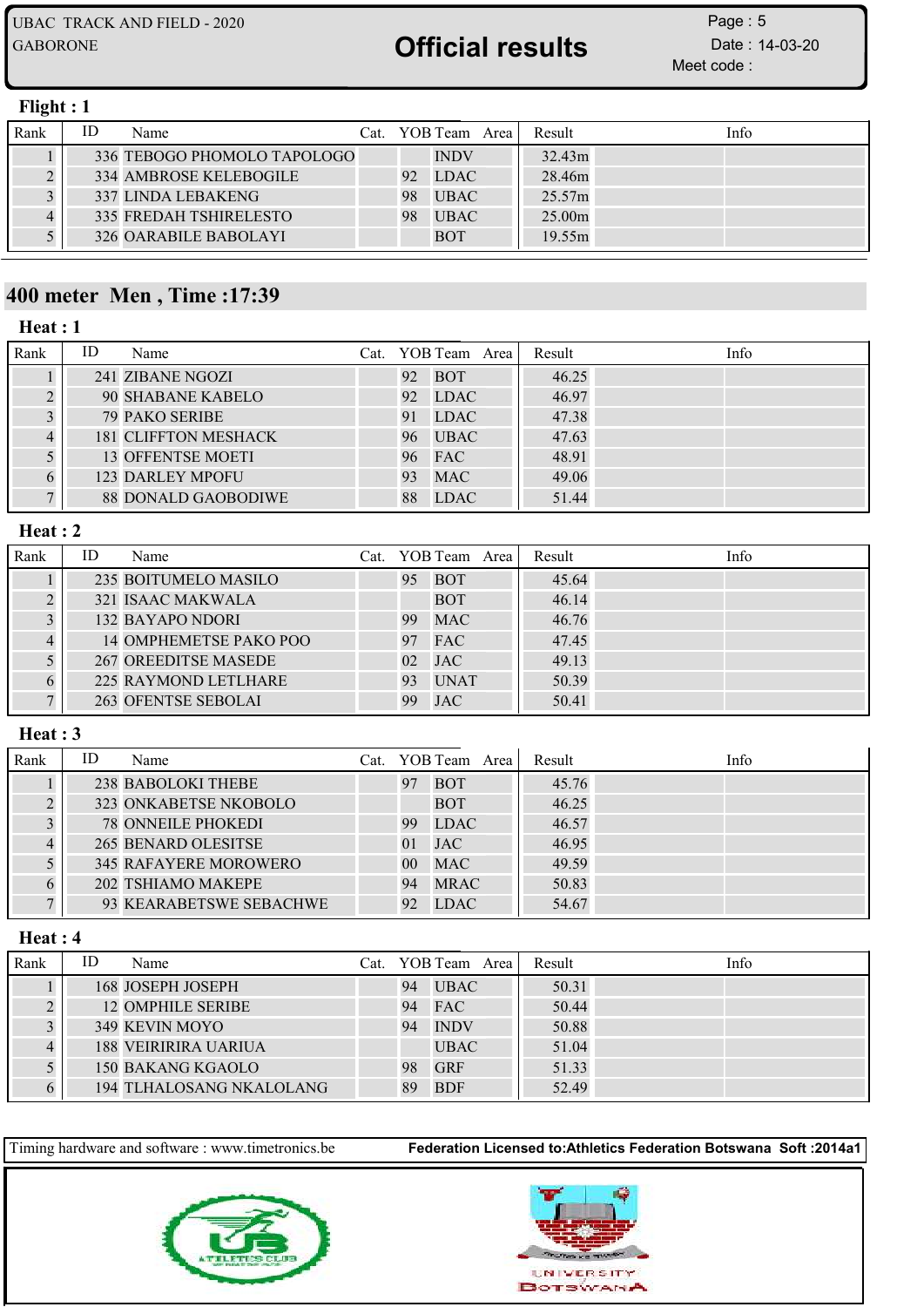Meet code : Page: 6

#### Heat : 5

| Rank      | ID | Name                          |            |                 | Cat. YOB Team Area | Result | Info |
|-----------|----|-------------------------------|------------|-----------------|--------------------|--------|------|
|           |    | 24 KEMO GOMANG                | Jun        |                 | $01$ LAC           | 48.62  |      |
| $\bigcap$ |    | 15 MASEGO TUMIDISO            | Jun        |                 | 92 FAC             | 48.68  |      |
|           |    | 73 THUSOYAONE GABANATLOHO JUN |            | 02              | <b>JAC</b>         | 49.09  |      |
| 4         |    | <b>306 TSAONE MOTONA</b>      |            | 99              | <b>INDV</b>        | 49.13  |      |
|           |    | <b>72 LAONE DITSHETELO</b>    | <b>JUN</b> | $\overline{01}$ | <b>JAC</b>         | 50.08  |      |
|           |    | 227 KARABO MOATSHE            | Jun        | 03              | <b>MSSS</b>        | 51.73  |      |
|           |    | 229 ESI MPHUSU                | Jun        | 03              | <b>MSSS</b>        | 52.00  |      |
|           |    | 226 PRINCE BOLLEN             | Jun        | 04              | <b>MSSS</b>        | 52.98  |      |

### Heat : 6

| Rank | ID | Name                       |     |                 | Cat. YOB Team Area | Result | Info |  |
|------|----|----------------------------|-----|-----------------|--------------------|--------|------|--|
|      |    | 136 DIPHETOGO NGOBA        | Jun | 01              | <b>MAC</b>         | 49.16  |      |  |
|      |    | 117 RONALD MWAMPOLE        | Jun | 01              | <b>MAC</b>         | 49.43  |      |  |
|      |    | 264 CHLOVERT MOREKWA       | Jun | 01              | <b>JAC</b>         | 49.45  |      |  |
|      |    | 313 LAONE MFOLWE           | Jun |                 | <b>FVM</b>         | 50.57  |      |  |
|      |    | 266 OLESENG ONAATHATA      | Jun | 02 <sub>1</sub> | <b>JAC</b>         | 51.44  |      |  |
|      |    | <b>315 RODNEY MATLHARE</b> | Jun |                 | <b>FVM</b>         | 51.47  |      |  |
|      |    | 281 RICARDO SUPING         | Jun | 02 <sup>2</sup> | <b>JAC</b>         | 53.83  |      |  |

#### Heat : 7

| Rank | ID | Name                           |                 | Cat. YOB Team Area | Result | Info |
|------|----|--------------------------------|-----------------|--------------------|--------|------|
|      |    | <b>304 LAONE ONTEFETSE</b>     |                 | <b>INDV</b>        | 47.72  |      |
|      |    | 42 BOTHO GOPOLANG              | 99              | <b>LAC</b>         | 50.44  |      |
|      |    | 99 OOKEDITSE SHADRECK          | 00 <sup>1</sup> | <b>LDAC</b>        | 50.58  |      |
|      |    | <b>66 SEABE MOGIBELO</b>       | 0 <sup>1</sup>  | <b>KGAT</b>        | 50.63  |      |
|      |    | 312 ORAPELENG SEPHAI           |                 | <b>FVM</b>         | 50.65  |      |
|      |    | 96 ITHUTENG BANTSEKAE          | 95              | <b>LDAC</b>        | 55.93  |      |
|      |    | <b>3 DINTLE RAMONTSHONYANE</b> | 99              | <b>UBAC</b>        | 58.27  |      |

#### Heat : 8

| Rank | ID | Name                        |                | Cat. YOB Team Area | Result | Info |
|------|----|-----------------------------|----------------|--------------------|--------|------|
|      |    | <b>131 ANTONY SANGWENA</b>  | 99             | <b>MAC</b>         | 48.24  |      |
|      |    | 94 KHAULANI POLITE          | 97             | <b>LDAC</b>        | 48.51  |      |
|      |    | 31 MOTHUSI PHOLO            | 91             | <b>LAC</b>         | 49.11  |      |
|      |    | 196 GOABELWA TABENGWA       | 89             | <b>BDF</b>         | 50.20  |      |
|      |    | <b>47 ONKABETSE NCUBE</b>   | 0 <sup>0</sup> | LAC                | 51.63  |      |
|      |    | <b>84 TSHWARO ONTEFETSE</b> | 92.            | <b>LDAC</b>        | 53.27  |      |
|      |    | <b>19 KABELO ANDERSON</b>   |                | <b>INDV</b>        | 53.75  |      |
|      |    | <b>76 BAAGI MOGALE</b>      | 95             | <b>LDAC</b>        | 55.20  |      |

#### Heat : 9

| Rank | ID | Name                      |    | Cat. YOB Team Area | Result | Info |
|------|----|---------------------------|----|--------------------|--------|------|
|      |    | 97 GIVEN REETSANG         | 99 | <b>LDAC</b>        | 49.13  |      |
|      |    | <b>197 LARONA KWENANE</b> | 95 | <b>BDF</b>         | 50.87  |      |
|      |    | <b>65 THUSO BALESENG</b>  | 98 | <b>KGAT</b>        | 51.06  |      |
|      |    | 133 ONALENNA RAMASWE      | 89 | <b>MAC</b>         | 51.35  |      |
|      |    | 83 BALEDZI WOTO           | 95 | LDAC               | 52.43  |      |
|      |    | <b>86 RANTAUNG BATANG</b> | 88 | <b>LDAC</b>        | 52.58  |      |



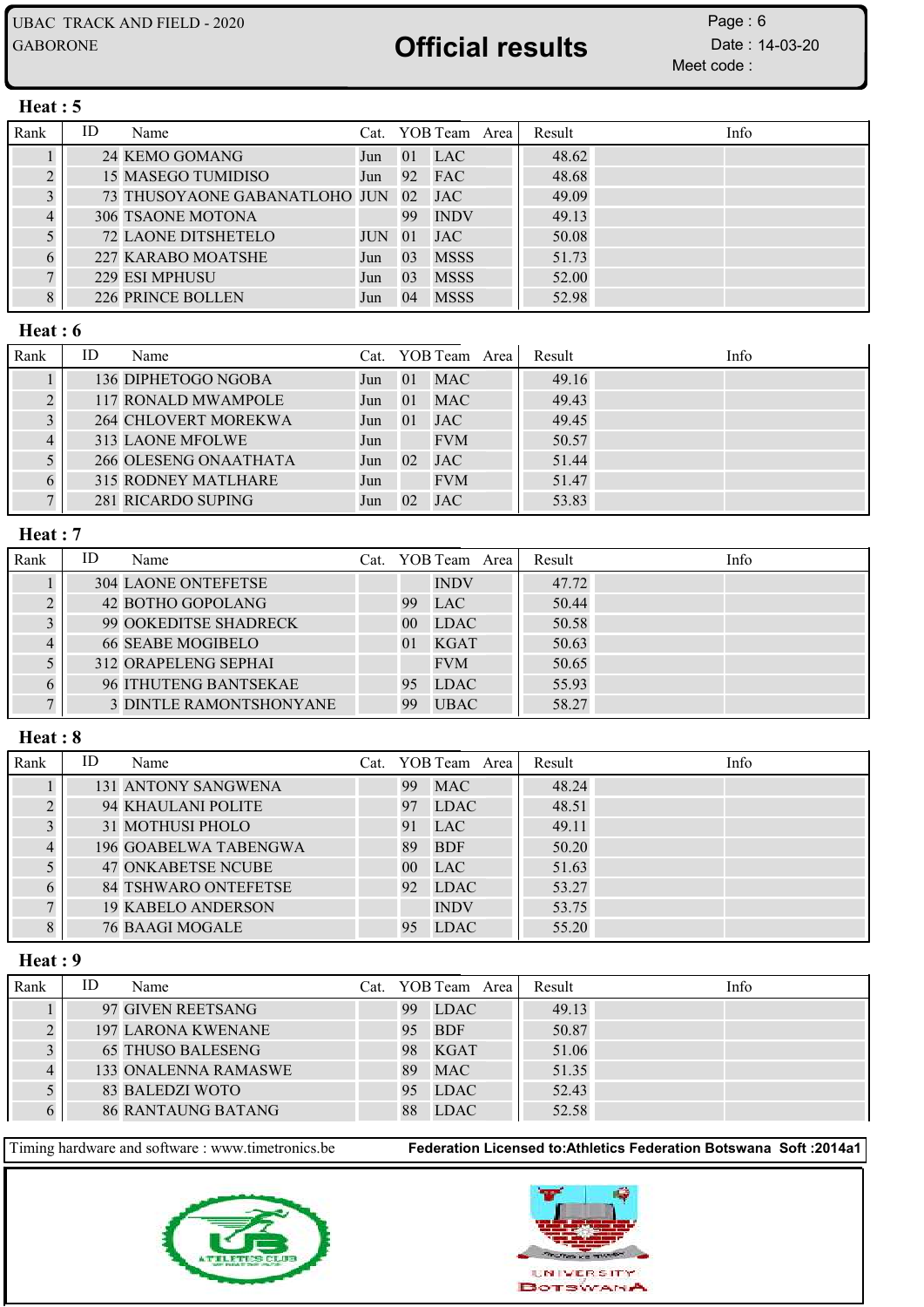|                 | <b>UBAC TRACK AND FIELD - 2020</b>               |                            |                | Page: 7                      |  |
|-----------------|--------------------------------------------------|----------------------------|----------------|------------------------------|--|
| <b>GABORONE</b> |                                                  | <b>Official results</b>    |                | Date: 14-03-20<br>Meet code: |  |
|                 | 219 KEBONYEMODISA TANYALA<br>218 OBAKENG MOLEFHE | <b>UNAT</b><br><b>UNAT</b> | 55.28<br>55.97 |                              |  |

## High Jump Men , Time :20:11

### Flight : 1

| Rank | ID | Name                          |     |                 | Cat. YOB Team Area | Result            | Info |
|------|----|-------------------------------|-----|-----------------|--------------------|-------------------|------|
|      |    | <b>180 GOBE TAKOBANA</b>      |     | 91              | <b>INDV</b>        | 2.04 <sub>m</sub> |      |
|      |    | 310 WIDZANI MUJANGI           | Jun | 01              | <b>INDV</b>        | 2.00 <sub>m</sub> |      |
|      |    | 320 LESESO LEMSON             | Jun |                 | <b>INDV</b>        | 1.90 <sub>m</sub> |      |
|      |    | 295 KARABO SELEKA             | Jun | 02.             | <b>INDV</b>        | 1.85m             |      |
|      |    | <b>16 THUTO MOTHOMME</b>      | Jun | 02              | <b>FAC</b>         | 1.85m             |      |
|      |    | 20 LESANG NGIDI               |     |                 | <b>INDV</b>        | 1.80m             |      |
|      |    | <b>307 OBAKENG ENGLISHMEN</b> |     | 02 <sup>°</sup> | <b>INDV</b>        | 1.70 <sub>m</sub> |      |

## 800 meter Women , Time :17:48

## Heat : 1

| Rank | ID | Name                       |     |    | Cat. YOB Team Area | Result     | Info |
|------|----|----------------------------|-----|----|--------------------|------------|------|
|      |    | 277 KEMISO TLOTLENG        | Jun | 03 | <b>JAC</b>         | 2:22.66    |      |
|      |    | <b>357 OBONYE DIAKOMBA</b> | Sch |    |                    | 2:30.02    |      |
|      |    | 231 PRECIOUS RASEANTLO     | Jun | 02 | <b>MSSS</b>        | <b>DNF</b> |      |
|      |    | 35 GOFAONE OTSWELENG       |     | 95 | <b>LAC</b>         | <b>DNF</b> |      |
|      |    | <b>36 JOYCE BARENG</b>     | Jun | 02 | LAC                | <b>DNF</b> |      |

#### Heat : 2

| Rank | ID | Name                      |            |             | Cat. YOB Team Area | Result  | Info |
|------|----|---------------------------|------------|-------------|--------------------|---------|------|
|      |    | 360 CHEEZA SIVAKO         | Sch        |             |                    | 2:27.78 |      |
|      |    | 208 KELEBOGILE BILE       | Jun        | $\sqrt{02}$ | <b>MRAC</b>        | 2:28.77 |      |
|      |    | 289 AONE SEBEETSWEKGOMO   | Jun        | 01          | <b>JAC</b>         | 2:30.43 |      |
|      |    | 148 FENGIE MOLOSIWA       | Jun        | - 98        | <b>GRF</b>         | 2:33.44 |      |
|      |    | 342 PONALO RAMOLAPONG     | Youth $03$ |             | JAC                | 2:40.25 |      |
|      |    | <b>149 BATHAMI ELISAH</b> |            | 90          | <b>GRF</b>         | 3:08.45 |      |

## 800 meter Men , Time :18:16

#### Heat : 1

| Rank | ID | Name                           |     |          | Cat. YOB Team Area | Result  | Info |
|------|----|--------------------------------|-----|----------|--------------------|---------|------|
|      |    | <b>104 KENTSE TSHWENYEGOY</b>  |     | 95       | LDAC               | 1:53.23 |      |
|      |    | <b>262 CLEMENT KWELAGOBE</b>   |     | 02       | <b>JAC</b>         | 1:54.25 |      |
| 3    |    | 118 ALEX MODUMO                | Jun | 02       | <b>MAC</b>         | 1:54.62 |      |
| 4    |    | 139 AMOGELANG KAZONDUNGE       |     | 96       | <b>GRF</b>         | 1:56.22 |      |
|      |    | 303 AMOS KGOLO                 |     | 01       | <b>INDV</b>        | 1:59.04 |      |
| 6    |    | <b>155 KHUMOETSILE KHUBEGO</b> |     | 98       | <b>NEW</b>         | 1:59.28 |      |
|      |    | 145 BOFELO BONANG              |     | 98       | <b>GRF</b>         | 2:00.49 |      |
| 8    |    | 441 OTENG KGAODI               |     |          | <b>GRF</b>         | 2:01.61 |      |
|      |    | 210 KABELO DIMPA               | Jun | $\Omega$ | <b>MRAC</b>        | 2:02.33 |      |
| 10   |    | <b>359 AMANTLE SEPIBONDE</b>   | Sch |          |                    | 2:28.46 |      |



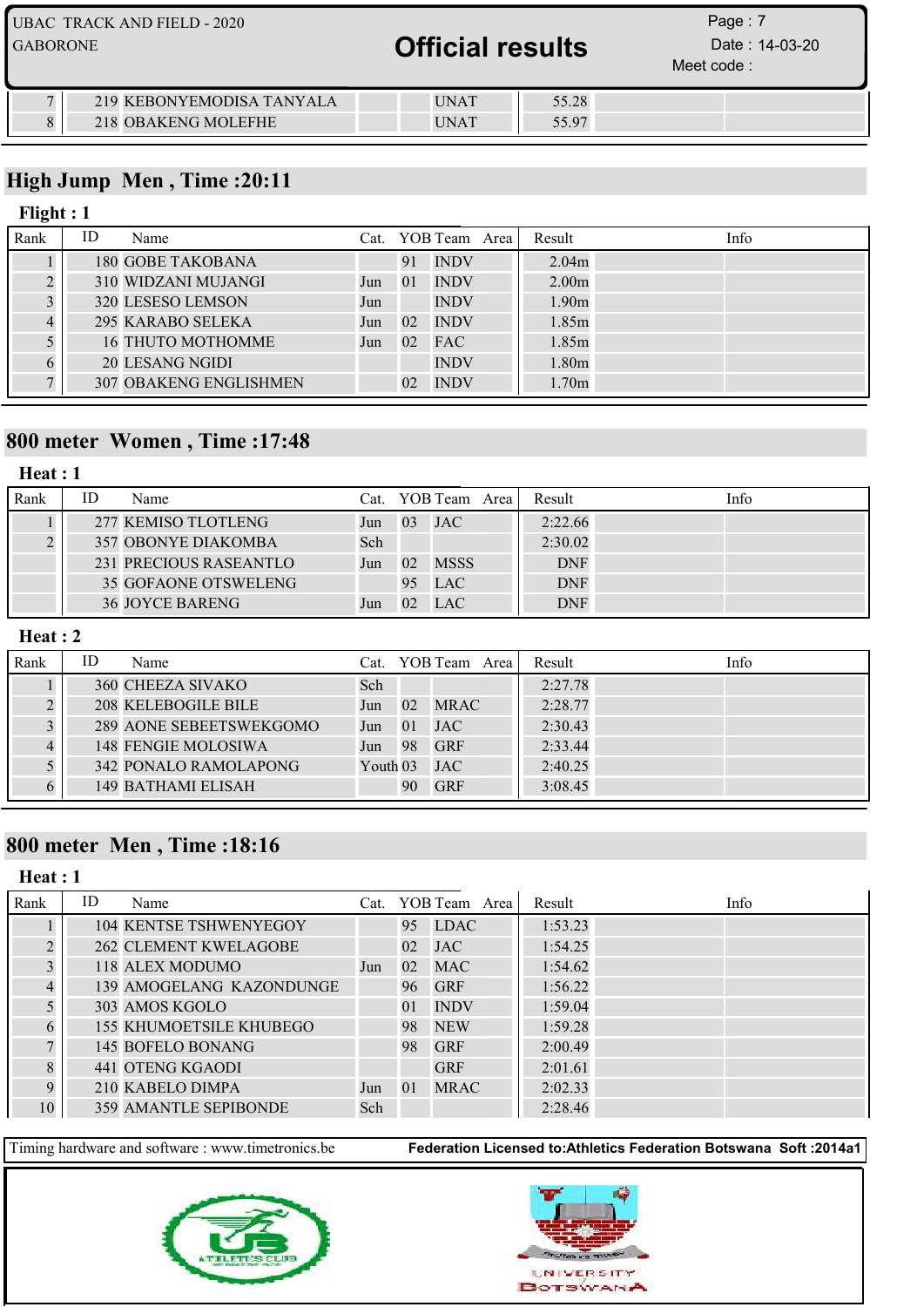| <b>GABORONE</b> |    | <b>UBAC TRACK AND FIELD - 2020</b> |                     |    | <b>Official results</b> |            | Page: $8$<br>Date: 14-03-20<br>Meet code: |
|-----------------|----|------------------------------------|---------------------|----|-------------------------|------------|-------------------------------------------|
|                 |    | <b>302 SHEPHERD KENATSHELE</b>     |                     | 84 | <b>TCE</b>              | <b>DNF</b> |                                           |
| Heat:2          |    |                                    |                     |    |                         |            |                                           |
| Rank            | ID | Name                               | Cat.                |    | YOB Team Area           | Result     | Info                                      |
|                 |    | 261 MOGOROSI SETLHABI              |                     | 99 | JAC                     | 1:53.61    |                                           |
|                 |    | 143 JAMES NGWENYA                  |                     | 99 | <b>GRF</b>              | 1:58.50    |                                           |
|                 |    | 209 KAMOGELO SEBOKO                | Youth <sub>03</sub> |    | <b>MRAC</b>             | 1:58.92    |                                           |
|                 |    | <b>140 LAONE OTSHEDILE</b>         |                     | 99 | <b>GRF</b>              | 2:00.45    |                                           |
|                 |    | 291 THOBO KULA                     |                     |    | <b>JAC</b>              | 2:01.80    |                                           |
| 6               |    | <b>121 NKUMBUZI BOAKILWE</b>       |                     | 97 | <b>MAC</b>              | 2:02.60    |                                           |

#### Heat : 3

| Rank | ID | Name                     |     |                 | Cat. YOB Team Area | Result  | Info |
|------|----|--------------------------|-----|-----------------|--------------------|---------|------|
|      |    | 40 LETLHOGONOLO MOKGETHI | Jun | 04              | LAC                | 1:55.28 |      |
|      |    | 95 POLOKO BABEELE        |     | 93              | <b>LDAC</b>        | 1:55.82 |      |
|      |    | <b>39 THATO TAFA</b>     | Jun | 02 <sub>z</sub> | <b>LAC</b>         | 1:58.38 |      |
|      |    | 259 KARABO TEKO          |     | 99              | <b>JAC</b>         | 1:58.97 |      |
|      |    | 233 KENNEDY L SERAMENG   |     | 00 <sup>1</sup> | <b>MSSS</b>        | 2:01.09 |      |
|      |    | 146 ELLIOT LEUNGO        |     | 97              | <b>GRF</b>         | 2:02.72 |      |
|      |    | 232 BENNY BOENYANA       |     | 0 <sup>0</sup>  | <b>MSSS</b>        | 2:03.56 |      |
| 8    |    | 190 LEUNGO KAMOGELO      |     | 93              | <b>UBAC</b>        | 2:11.60 |      |

 278 OBAKENG MABOTE Jun 01 JAC 2:11.44 144 AOBAKWE GOITLOGETSWE 98 GRF DNF

## 110m Hurdles Men , Time :18:21

## Heat : 1, Wind : -0.9

| Rank | ID | Name                     | Cat. |                 | YOB Team Area | Result     | Info |
|------|----|--------------------------|------|-----------------|---------------|------------|------|
|      |    | 239 KEMORENA TISANG      |      | 95              | BOT           | 13.92      |      |
|      |    | <b>296 MICHEL HOCKER</b> |      | 00 <sup>°</sup> | <b>UBAC</b>   | 15.04      |      |
|      |    | 129 KABELO TSHWAOLESELE  | Jun  | 02              | <b>MAC</b>    | 15.51      |      |
|      |    | 77 ONE EDISON MOGALE     |      | 99              | <b>LDAC</b>   | <b>DNF</b> |      |

## 1500 meter Men , Time :18:33

| Heat:1    |    |                               |     |                 |                    |            |      |
|-----------|----|-------------------------------|-----|-----------------|--------------------|------------|------|
| Rank      | ID | Name                          |     |                 | Cat. YOB Team Area | Result     | Info |
|           |    | 260 THOBO LETSHOLO            |     | 99              | <b>LAC</b>         | 4:05.80    |      |
| $\bigcap$ |    | 91 OTHUSITSE MORAKE           |     | 00 <sup>1</sup> | <b>LDAC</b>        | 4:21.04    |      |
| 3         |    | <b>293 TSHEPO KETLHAOTSWE</b> | Jun |                 | <b>JAC</b>         | 4:22.76    |      |
|           |    | <b>137 TSAMORENA MANGADI</b>  |     | 91              | <b>MAC</b>         | 4:25.10    |      |
|           |    | <b>358 OGANNE NTEBO</b>       |     |                 |                    | 4:34.65    |      |
| 6         |    | <b>501 SHAKY SHAMUROU</b>     |     |                 |                    | 4:34.68    |      |
|           |    | 157 MOGOTSI LETSHOLO          |     | 97              | <b>NEW</b>         | 4:46.10    |      |
| 8         |    | 352 TEFO MAKATA               |     |                 | <b>MAC</b>         | 4:49.23    |      |
|           |    | <b>500 OOKEDITSE DIPHATSA</b> |     |                 |                    | <b>DNF</b> |      |

## 200 meter Women , Time :18:52

| Timing hardware and software : www.timetronics.be | <b>Federation Licensed to:Athletics Federation Botswana Soft: 2014a1</b> |
|---------------------------------------------------|--------------------------------------------------------------------------|
|                                                   |                                                                          |



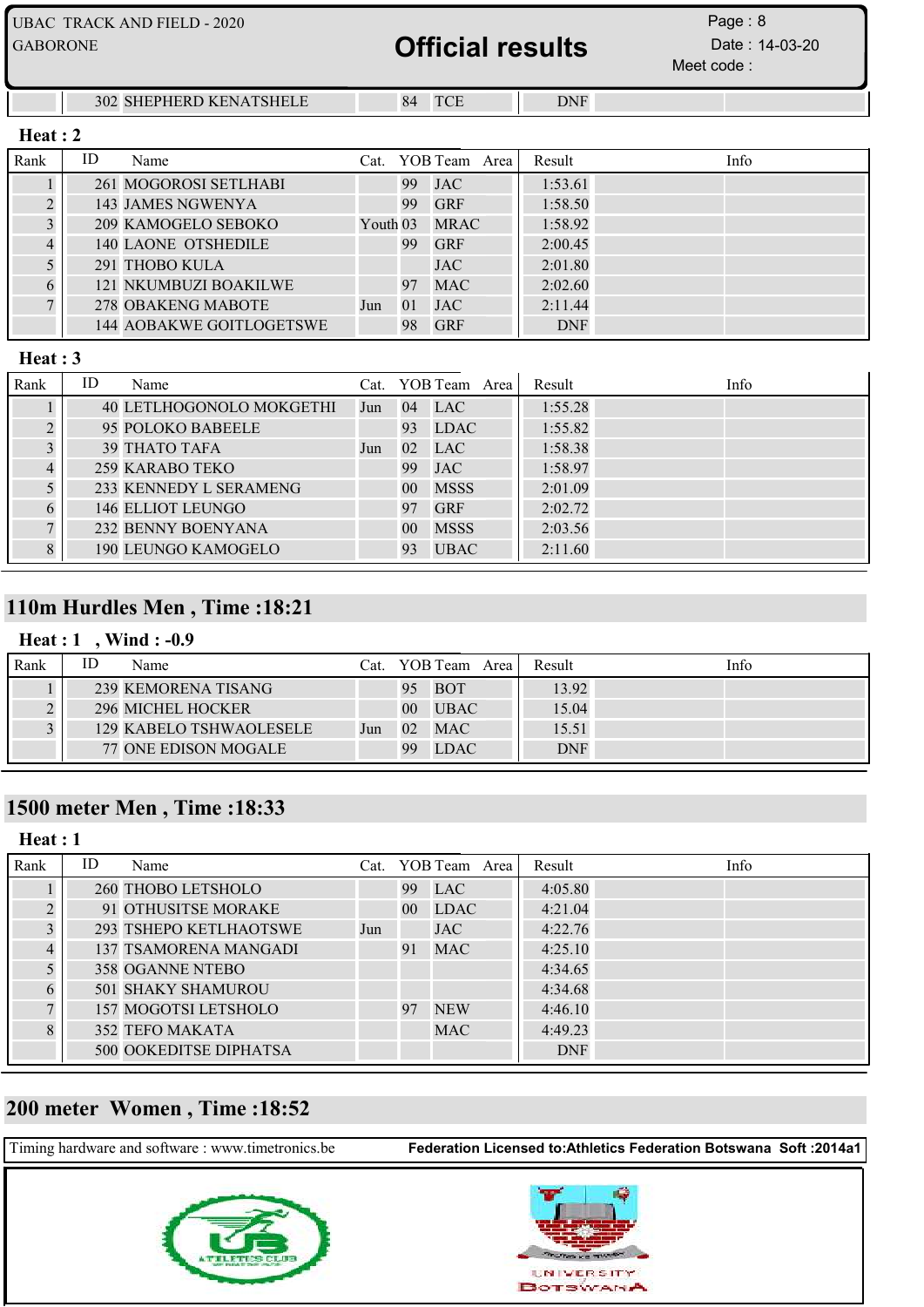Meet code : Page: 9

#### Heat : 1, Wind : -1.3

| Rank | ID | Name                         |     |                | Cat. YOB Team Area | Result | Info |
|------|----|------------------------------|-----|----------------|--------------------|--------|------|
|      |    | 322 CHRISTINE BOTLOGETSWE    |     |                | <b>BOT</b>         | 23.74  |      |
|      |    | 237 TLHOMPHANG BASELE        |     | $00\,$         | <b>BOT</b>         | 24.15  |      |
|      |    | <b>80 OARABILE TSHOSA</b>    | Jun | 01             | <b>LDAC</b>        | 24.82  |      |
|      |    | <b>299 MOTLATSI RANTE</b>    |     | $00\,$         | <b>UBAC</b>        | 25.62  |      |
|      |    | 1 BOGADI DIPHOLO             |     | 0 <sup>0</sup> | <b>UBAC</b>        | 25.74  |      |
|      |    | <b>356 BALESENG SHANWAKA</b> |     |                | <b>MAC</b>         | 27.34  |      |

#### Heat : 2 , Wind : -0.8

| Rank | ID | Name               |     |                 | Cat. YOB Team Area I | Result | Info |
|------|----|--------------------|-----|-----------------|----------------------|--------|------|
|      |    | 32 GOFAONE MODIKWA | Jun | $\overline{01}$ | <b>LAC</b>           | 27.33  |      |
|      |    | 103 ONE SETLAMELO  |     | 95              | <b>LDAC</b>          | 27.34  |      |
|      |    | 317 AME MOLOKWANE  | Jun |                 | <b>FVM</b>           | 28.39  |      |
|      |    | 228 KEFILWE PULE   | Jun | 04              | <b>MSSS</b>          | 29.65  |      |
|      |    | 230 RITAH JACK     | Jun | 03              | <b>MSSS</b>          | 29.94  |      |

#### Heat : 3 , Wind : -1.2

| Rank | ID | Name                        |            |    | Cat. YOB Team Area | Result | Info |
|------|----|-----------------------------|------------|----|--------------------|--------|------|
|      |    | 111 BOITSHEPISO KELAPILE    | Jun        |    | 02 MAC             | 25.35  |      |
|      |    | 286 KESEGO MAPOGO           | Jun        | 02 | <b>JAC</b>         | 27.52  |      |
|      |    | 354 LETSO DIRE              |            |    |                    | 27.72  |      |
|      |    | 285 SETSILE KEYI            | Youth $04$ |    | <b>JAC</b>         | 27.80  |      |
|      |    | <b>343 LUCIA TLHOMELANG</b> | Youth      |    | <b>JAC</b>         | 29.71  |      |
|      |    | 292 NTHABISENG MOKHAI       | Jun        | 01 | <b>JAC</b>         | 30.54  |      |

### 200 meter Men , Time :19:40

#### Heat : 1 , Wind : -0.8

| Rank | ID | Name                      | Cat. |                | YOB Team Area I | Result | Info |
|------|----|---------------------------|------|----------------|-----------------|--------|------|
|      |    | <b>236 DITIRO NZAMANI</b> |      | 00             | <b>BOT</b>      | 20.92  |      |
|      |    | 324 LEANAME MAOTOANONG    |      |                | <b>BOT</b>      | 21.31  |      |
|      |    | 14 OMPHEMETSE PAKO POO    |      | Q <sub>7</sub> | <b>FAC</b>      | 21.76  |      |
|      |    | 98 THUTO MASASA           |      | 0 <sup>0</sup> | <b>LDAC</b>     | 21.78  |      |
|      |    | 314 BOAGO MABULANE        | Jun  |                | <b>FVM</b>      | 23.13  |      |

#### Heat : 2 , Wind : -1.4

| Rank | ID | Name                |    | Cat. YOB Team Area | Result | Info |
|------|----|---------------------|----|--------------------|--------|------|
|      |    | 81 KARABO MOTHIBI   | 96 | <b>LDAC</b>        | 21.41  |      |
|      |    | 23 PHODISO RAMPHA   | 00 | <b>LAC</b>         | 21.59  |      |
|      |    | 11 AMON KUSEKWA     | 98 | <b>FAC</b>         | 22.45  |      |
|      |    | 305 WEDU KOBANG     | 98 | <b>INDV</b>        | 22.69  |      |
|      |    | 12 OMPHILE SERIBE   | 94 | <b>FAC</b>         | 23.21  |      |
|      |    | 89 TEBOGO MADUMATSE | 99 | <b>LDAC</b>        | 24.99  |      |

#### Heat : 3 , Wind : -1.8

| Rank | ш | Name                       | ∑at. |                | YOB Team   | Area | Result | Info |
|------|---|----------------------------|------|----------------|------------|------|--------|------|
|      |   | 240 LEUNGO SCOTCH          |      | 96             | <b>BOT</b> |      | 20.95  |      |
|      |   | <b>10 ZABORONE MACHARA</b> |      | 0 <sup>0</sup> | FAC        |      | 21.68  |      |



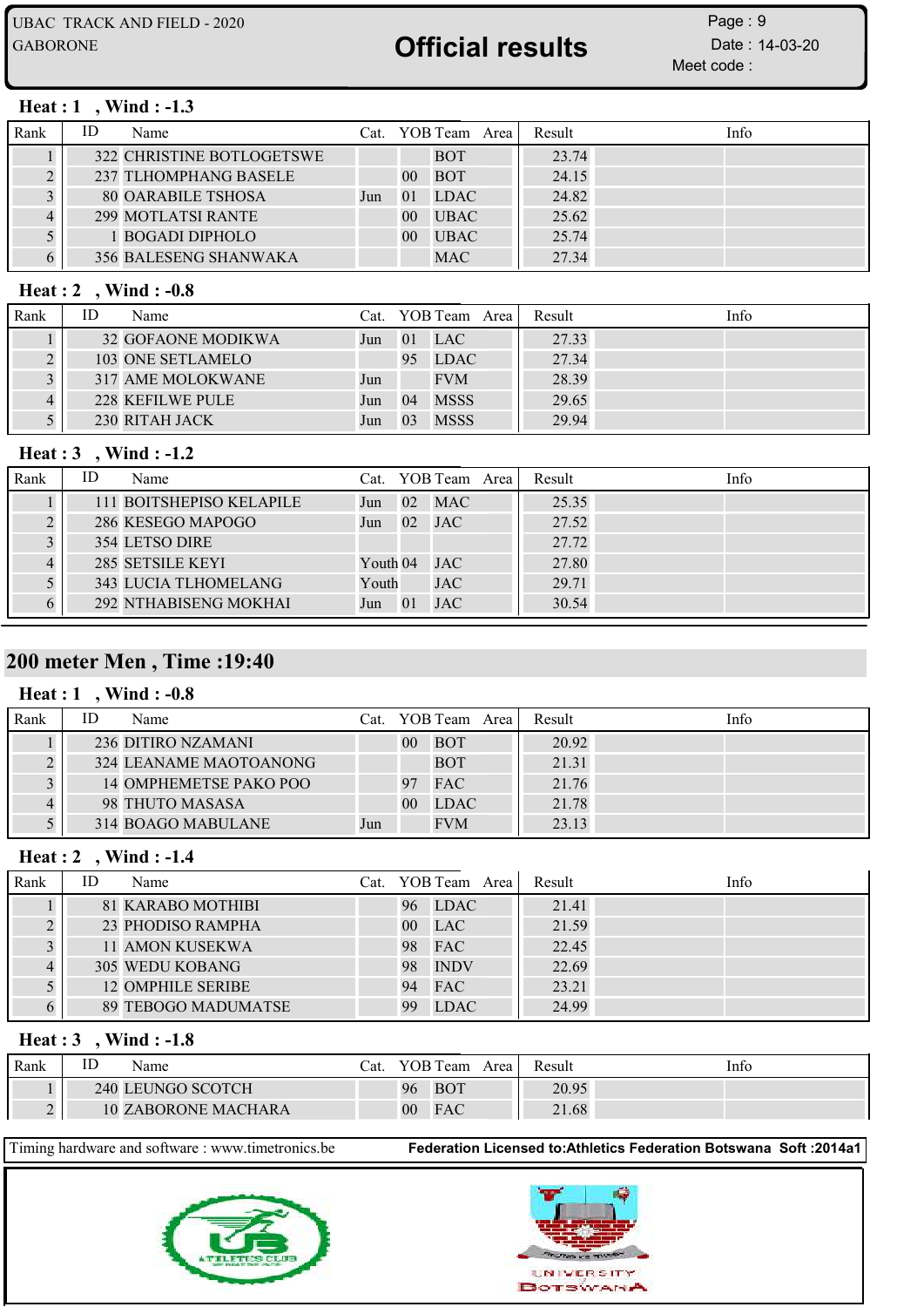| UBAC TRACK AND FIELD - 2020 | Page: $10$     |
|-----------------------------|----------------|
| <b>Official results</b>     | Date: 14-03-20 |
| <b>GABORONE</b>             | Meet code:     |

| 114 CALVIN BATHUSI         |        | <b>MAC</b>  | 21.92      |  |
|----------------------------|--------|-------------|------------|--|
| <b>130 TRUST REBABEDI</b>  | 96     | MAC         | 21.96      |  |
| <b>304 LAONE ONTEFETSE</b> |        | <b>INDV</b> | 21.98      |  |
| <b>13 OFFENTSE MOETI</b>   | 96 FAC |             | 22.49      |  |
| 193 POLOKO MHALADI         | 93     | <b>BDF</b>  | 22.54      |  |
| 311 KEOLEBILE KAPO         |        | <b>FVM</b>  | <b>DNF</b> |  |

#### Heat : 4 , Wind : -1.8

| Rank | ID | Name                          |        | Cat. YOB Team Area l | Result     | Info |
|------|----|-------------------------------|--------|----------------------|------------|------|
|      |    | 206 THUSO MOSEKI              | 98     | <b>MRAC</b>          | 22.20      |      |
|      |    | <b>152 NGAITJITUE KANDJOU</b> | 97     | <b>NEW</b>           | 23.07      |      |
|      |    | 312 ORAPELENG SEPHAI          |        | <b>FVM</b>           | 23.21      |      |
|      |    | <b>71 BASIMOLODI THEKISO</b>  | 90     | <b>UBAC</b>          | 25.14      |      |
|      |    | 96 ITHUTENG BANTSEKAE         | 95     | <b>LDAC</b>          | 25.30      |      |
|      |    | 9 KEFENTSE KEABEREKA          | $00\,$ | <b>MAC</b>           | <b>DNS</b> |      |

#### Heat : 5 , Wind : -1.8

| Rank | ID | Name                             |     |                 | Cat. YOB Team Area | Result     | Info |
|------|----|----------------------------------|-----|-----------------|--------------------|------------|------|
|      |    | <b>26 LETSILE TEBOGO</b>         | Jun | 0 <sup>3</sup>  | <b>LAC</b>         | 20.71      |      |
|      |    | 27 JASON MANDOZE                 | Jun | 02              | LAC                | 21.45      |      |
|      |    | 115 BRYAN MOTSUMI                | Jun | -01             | <b>MAC</b>         | 22.28      |      |
|      |    | <b>28 TEFO SHAQUILL BOSUPENG</b> | Jun | $\vert$ 01      | <b>LAC</b>         | 22.77      |      |
|      |    | <b>309 KATLEGO RAPHUTSHI</b>     |     | 00 <sup>1</sup> | <b>UBAC</b>        | 23.00      |      |
|      |    | 346 ABOFELO DENNY LEITSENG       | Jun | 04              | <b>MAC</b>         | 23.07      |      |
|      |    | <b>226 PRINCE BOLLEN</b>         | Jun | 04              | <b>MSSS</b>        | 23.98      |      |
|      |    | <b>69 KINGSLEY MAPLANKA</b>      |     |                 | <b>UBAC</b>        | <b>DNS</b> |      |

### Heat : 6 , Wind : -1.8

| Rank | ID | Name                        |     |                | Cat. YOB Team Area | Result     | Info |
|------|----|-----------------------------|-----|----------------|--------------------|------------|------|
|      |    | 116 ANTONY PESELA           | Jun | 02             | <b>MAC</b>         | 21.40      |      |
|      |    | 15 MASEGO TUMIDISO          | Jun | 92             | <b>FAC</b>         | 22.23      |      |
|      |    | 313 LAONE MFOLWE            | Jun |                | <b>FVM</b>         | 22.60      |      |
|      |    | 229 ESI MPHUSU              | Jun | 0 <sub>3</sub> | <b>MSSS</b>        | 23.19      |      |
|      |    | <b>37 INNOCENT SEFATLHE</b> | Jun | 02             | <b>LAC</b>         | 23.26      |      |
|      |    | <b>315 RODNEY MATLHARE</b>  | Jun |                | <b>FVM</b>         | 23.55      |      |
|      |    | 227 KARABO MOATSHE          | Jun | 03             | <b>MSSS</b>        | <b>DNS</b> |      |

### Heat : 7 , Wind : -1.8

| Rank | ID | Name                           |          | Cat. YOB Team Area | Result | Info |
|------|----|--------------------------------|----------|--------------------|--------|------|
|      |    | 504 OSEGO JAMESON              |          | <b>JAC</b>         | 22.05  |      |
|      |    | 505 KEVIN LOBATLAMANG          |          | <b>JAC</b>         | 22.09  |      |
|      |    | <b>508 COLLEN KEBINATSHIPI</b> |          | <b>JAC</b>         | 22.65  |      |
|      |    | 506 KGOTSO TLHOLWE             |          | <b>JAC</b>         | 22.68  |      |
|      |    | <b>700 TSOTLHE KODISA</b>      |          | <b>JAC</b>         | 22.77  |      |
|      |    | <b>361 ERNEST KUMEVU</b>       |          | <b>MAC</b>         | 23.87  |      |
|      |    | 507 OBAKENG KAUTHENYA          |          | <b>MAC</b>         | 25.13  |      |
|      |    | 288 NIJEL RADITLADI            | Youth 04 | <b>JAC</b>         | 25.27  |      |

## Long Jump SENIOR WOMEN , Time :19:57

Timing hardware and software : www.timetronics.be Federation Licensed to:Athletics Federation Botswana Soft :2014a1

**UNIVERSITY BOTSWANA**